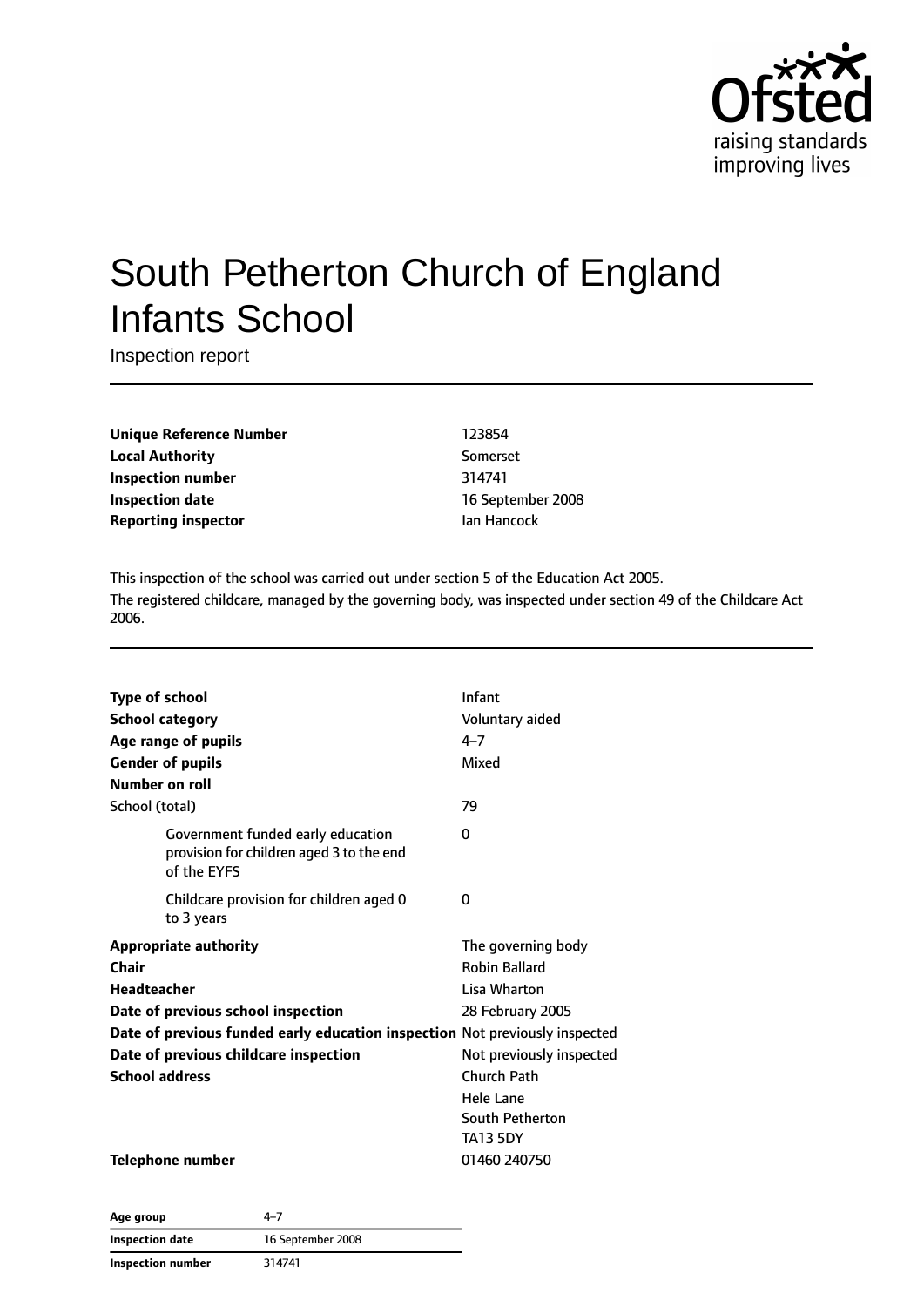**Fax number** 01460 241316

| Age group         | 4–7               |
|-------------------|-------------------|
| Inspection date   | 16 September 2008 |
| Inspection number | 314741            |

 $\overline{\phantom{0}}$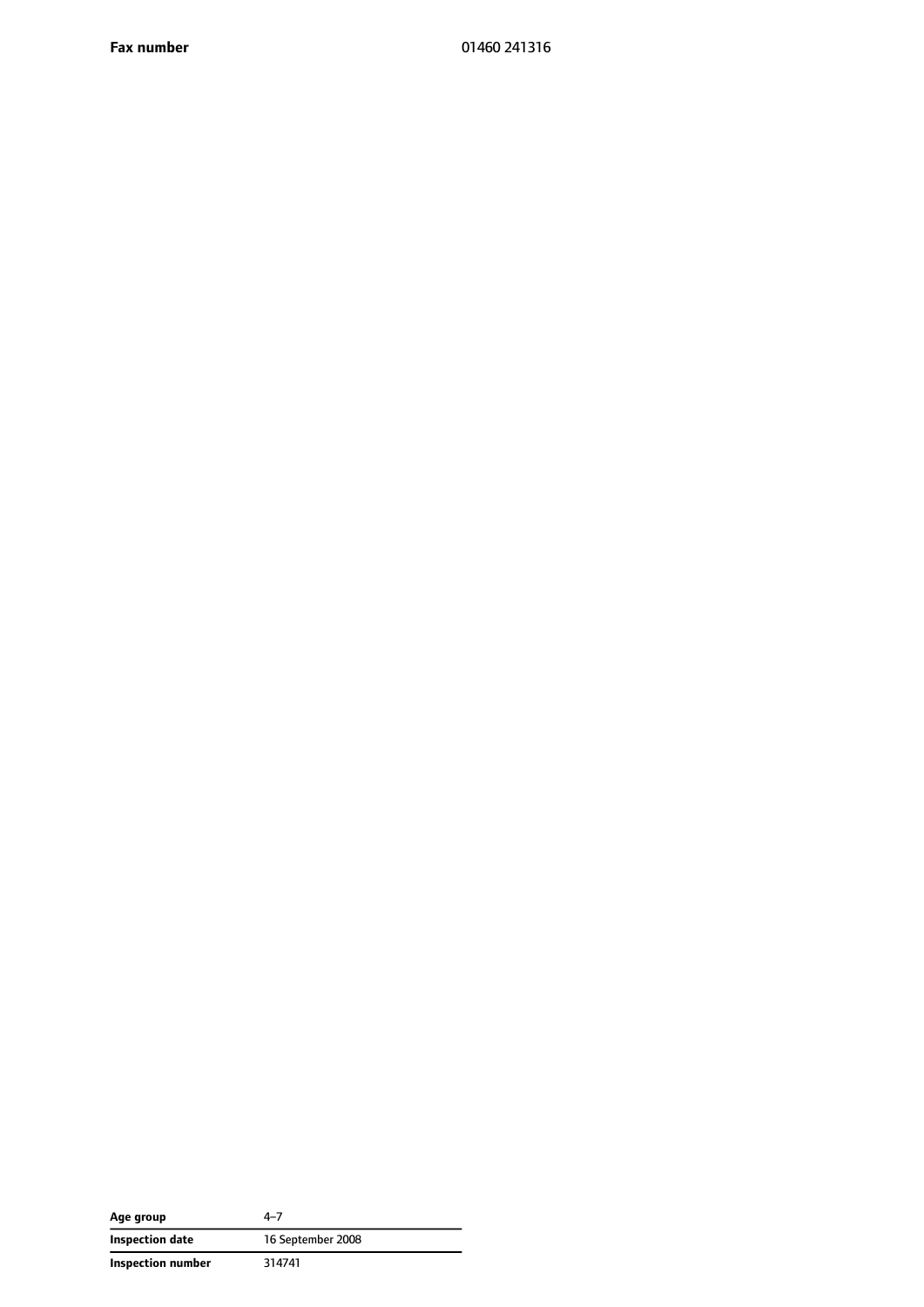.

#### Website: www.ofsted.gov.uk

This document may be reproduced in whole or in part for non-commercial educational purposes, provided that the information quoted is reproduced without adaptation and the source and date of publication are stated.

Further copies of this report are obtainable from the school. Under the Education Act 2005, the school must provide a copy of this report free of charge to certain categories of people. A charge not exceeding the full cost of reproduction may be made for any other copies supplied.

<sup>©</sup> Crown copyright 2008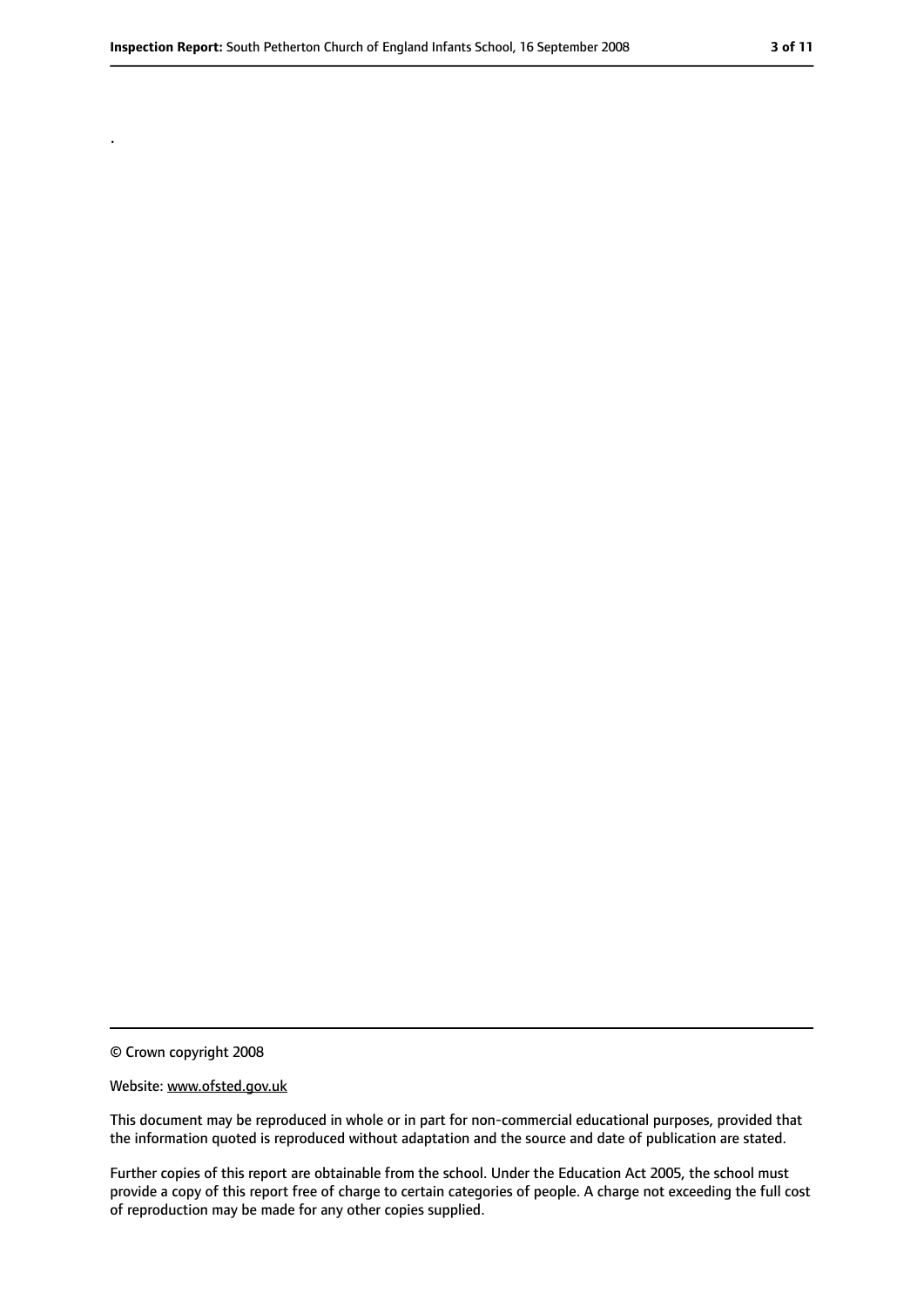# **Introduction**

This infant school serves the village of South Petherton and is much smaller than average, but numbers are rising significantly. A new headteacher has been appointed this term. Almost all pupils are from White British backgrounds. The school hasthe National Healthy Schools Award, Investors in People Award, Physical Education Active Mark and Dyslexia Friendly Award.

### **Description of the school**

This infant school serves the village of South Petherton and is much smaller than average, but numbers are rising significantly. A new headteacher has been appointed this term. Almost all pupils are from White British backgrounds. The school has the National Healthy Schools Award, Investors in People Award, Physical Education Active Mark and Dyslexia Friendly Award.

#### **Key for inspection grades**

| Outstanding  |
|--------------|
| Good         |
| Satisfactory |
| Inadequate   |
|              |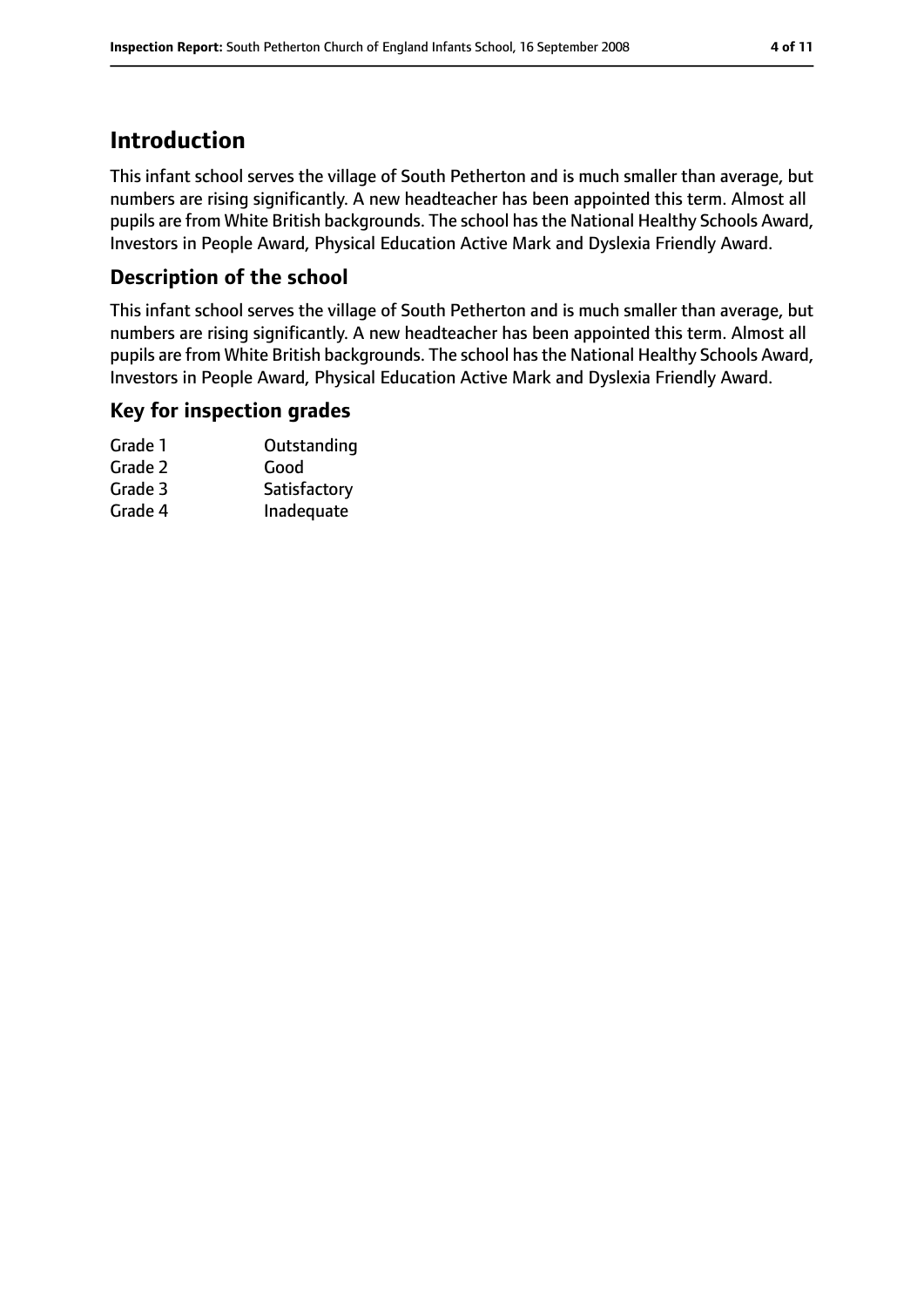# **Overall effectiveness of the school**

#### **Grade: 2**

South Petherton Infant School is a good school. It is a central part of the community it serves and is highly valued by parents. This is illustrated by comments such as, 'The staff are fantastic and the community spirit is truly alive. No complaints from me or my children'. The headteacher, staff and governors are dedicated to continuous school improvement. Since the last inspection, leadership and management have become more effective and are now good. Governors are knowledgeable and are more proactively involved in the strategic monitoring of the school. The school's self-evaluation is thorough and the new headteacher has made a good start in identifying key areas for improvement. High emphasis is placed in the curriculum on ensuring pupils develop good basic skills, including in information and communication technology. Most pupils achieve well because of good teaching, particularly in reading and writing where standards are well above average by the end of Year 2. However, in mathematics, higher attaining pupils are not always fully challenged, and, as a result, a small number of pupils are not doing as well as they could. Children make good progress overall in all areas of learning in the Foundation Stage and are well prepared for Year 1, but the limited outdoor facilities and resources restrict children's opportunities for free choice independent play. The school provides good care and support for pupils. It has created a caring, safe environment where everyone feels valued. Pupils' personal development, including their spiritual, moral, social and cultural development, is good. Pupils behave well and show great respect for each other. The school is having a very positive effect on pupils' growth towards being well-rounded young people. Under the guidance of the new headteacher, it is well placed to build on its many successes and move forward positively.

### **Effectiveness of the Early Years Foundation Stage**

#### **Grade: 2**

Attainment on entry to the Reception class is broadly in line with that expected. In this safe and nurturing environment, children settle in quickly. They soon make new friends, work confidently and behave well. Good teaching, a well-planned curriculum and effective use of resources, including interactive whiteboards, help children achieve well in all the areas of learning. Staff plan a good balance of activities between those that are adult-led and those the children choose. However, the outside area is unattractive, with limited resources and equipment. This restricts opportunities for children to play and learn independently by exploring and extending their skills. Groups of younger children are well supported by teaching assistants who take an active part in children's learning and help teachers monitor their progress. Good links have been established with the local playgroups and parents are encouraged to be actively involved in children's learning. By the end of the Foundation Stage, most children achieve the expected levels when they start Year 1 and many exceed them.

### **What the school should do to improve further**

- Ensure that the tasks teachers set for higher attaining pupils in mathematics provide good levels of challenge so that their rate of progress is increased.
- Improve outdoor facilities and resources to enable more opportunities for free choice independent play in the Foundation Stage.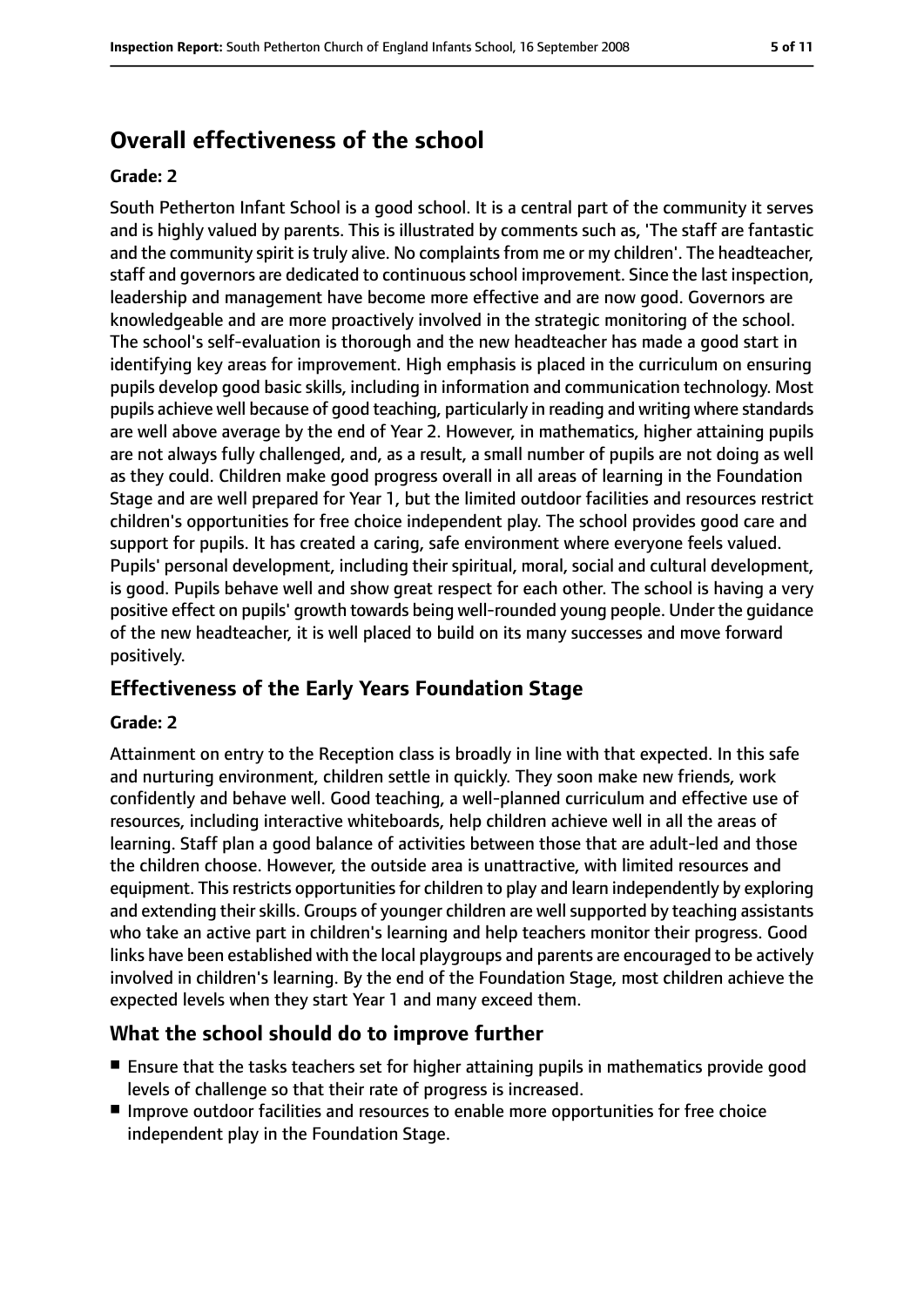# **Achievement and standards**

#### **Grade: 2**

Children's achievement is good, and standards are well above average in reading and writing and slightly above average in mathematics by the time they leave the school in Year 2. However, in mathematics, higher attaining pupils are not always given work well matched to their ability and they are capable of achieving more. Pupils with learning difficulties and/or disabilities achieve well because their needs have been identified early and targets in their individual education plans are relevant to their specific needs.

# **Personal development and well-being**

#### **Grade: 2**

Pupils' behaviour and attitudes are good. Their good attendance shows they enjoy being at school. Pupils' spiritual, moral, social and cultural development is good. Relationships are strong and pupils find great enjoyment in helping one another, which was summed up well by one pupil's comment: 'No one can do everything but everyone can do something'. Pupils take responsibility eagerly and enjoy being monitors or members of the school council. Although pupils are heavily involved in school activities, opportunities are missed for them to participate in the local community, and links with the junior school could be stronger. Pupils have a good understanding of the importance of healthy lifestyles and know how to keep safe. They speak highly about the activities provided by the sports coach. Pupils' good personal development and good progress in their academic skills prepares them well for the next stage of schooling and for the future.

# **Quality of provision**

#### **Teaching and learning**

#### **Grade: 2**

Good teaching is typical throughout the school and has improved markedly since the last inspection through regular monitoring by the previous headteacher. This ensures most pupils make good progress where effective learning is underpinned by the consistent approach of teachers. This is particularly the case in reading and writing. However, in mathematics, higher attainers are not always given sufficient challenge, so they do not all reach their full potential. Teachers develop very good relationships with pupils and manage their classes well, and this contributes to pupils' good personal development. Teaching assistants are fully involved in teaching activities and provide effective support to small groups of pupils, including those with learning difficulties and/or disabilities.

#### **Curriculum and other activities**

#### **Grade: 2**

National strategies and planning guidelines are used well to ensure that learning is built on year on year, enabling children to achieve well particularly in reading and writing. The provision for information and communication technology has significantly improved since the last inspection and there are strengths in music and physical education as a result of specialist teaching. Activities to enrich the curriculum through clubs, visits out and visitors invited into school are satisfactory. The new headteacher has appropriately identified the need to review provision, particularly in the foundation subjects, in order to stimulate pupils' interest more.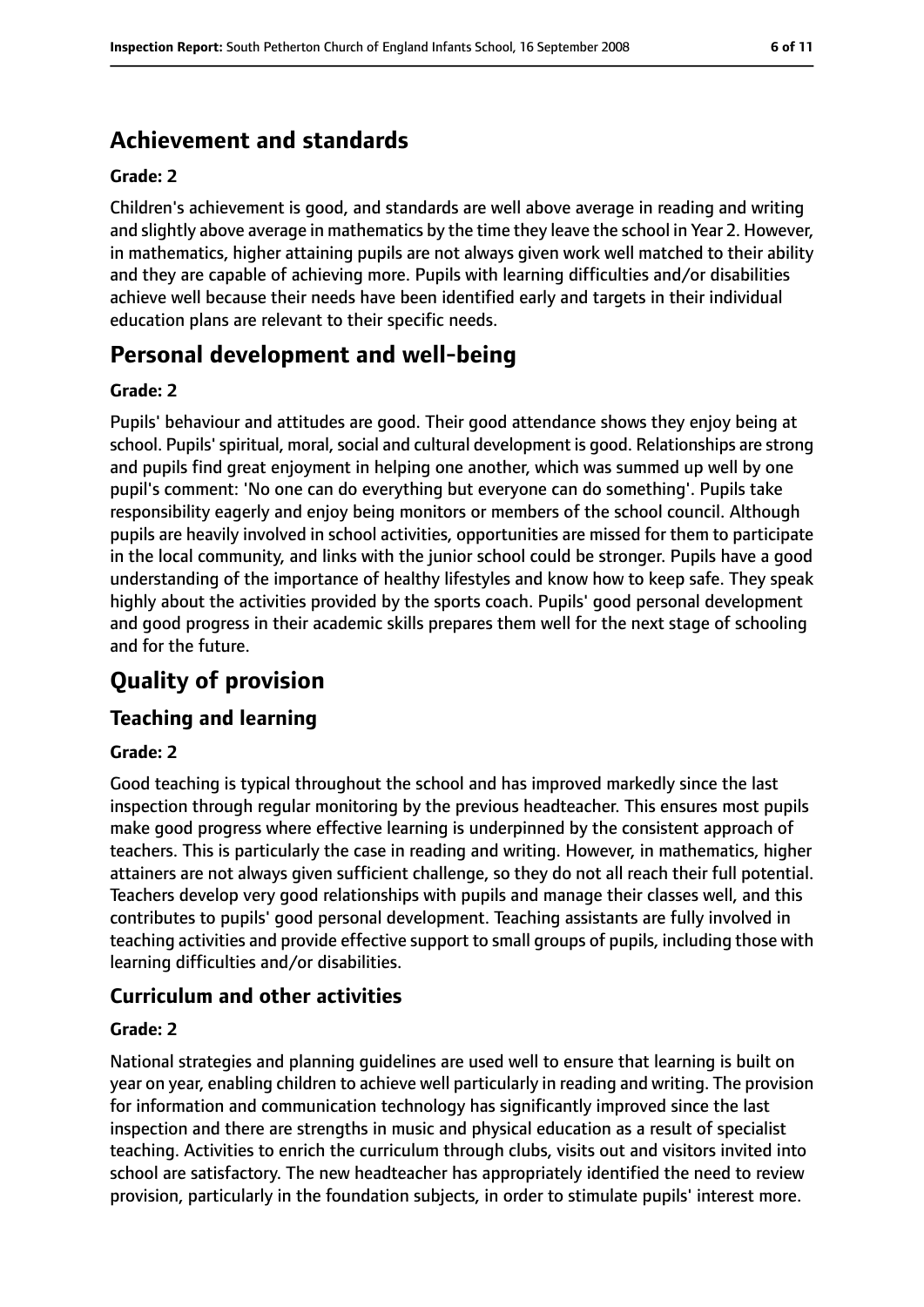### **Care, guidance and support**

#### **Grade: 2**

Teachers place a high priority on pupils' safety and well-being. They have a good knowledge of pupils'social and emotional needs and provide them with good pastoralsupport and guidance. Child protection procedures are fully in place and risk assessments are carried out conscientiously. Staff work closely with parents and outside agencies to ensure that all pupils, particularly those with learning difficulties and/or disabilities, are well cared for. Most parents are very appreciative of the way the school looks after their children.

Provision for academic support is not currently quite as robust as the pastoral provision. Improvements to assessment have ensured accurate information is available about pupils' attainment from the time they enter school in Reception. Good use is made of assessment information to promote pupils' progress in reading and writing, but in mathematics, higher attaining pupils do not always get work that is demanding enough to help them do their very best. Marking does not always support pupils in knowing how to improve their work.

# **Leadership and management**

#### **Grade: 2**

Significant improvements have been made since the last inspection, largely due to the hard work and dedication of the previous headteacher, who left the school at the end of last term. The whole staff are willing to take on more responsibility and work effectively as a team. The new headteacher has high expectations to ensure all pupils achieve their best and are happy and safe in school. She has drawn up a cogent plan to improve outside provision in the Foundation Stage, raise the achievement of higher attaining pupils, particularly in mathematics, and provide a more creative curriculum to further boost pupils' interest and enjoyment of learning. Most parents are positive about the school and their views are regularly sought and considered. Governors are knowledgeable and hardworking. They know the school's strengths and areas for development because they are becoming more proactive in their strategic monitoring of the school, and acting as a 'critical friend'.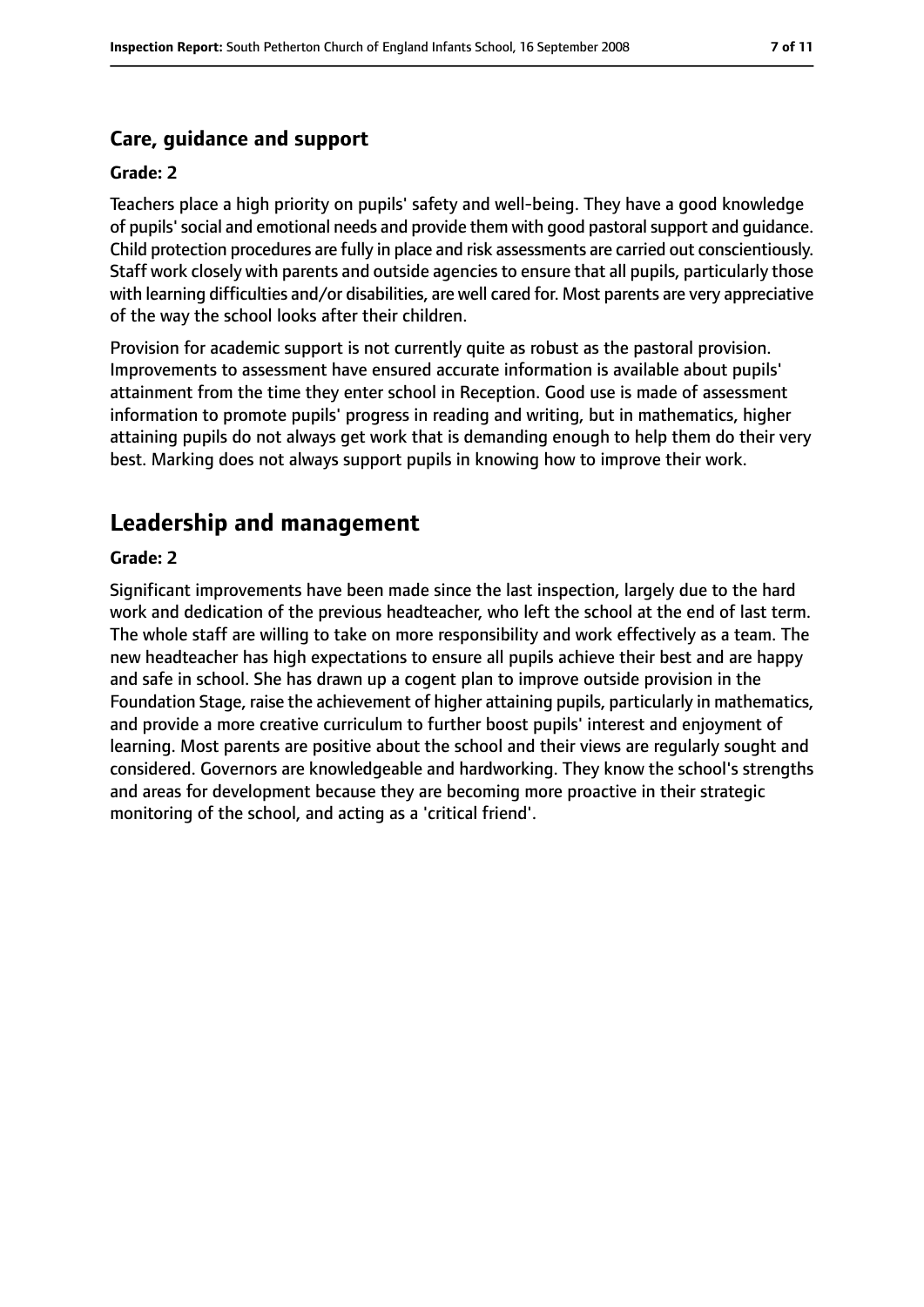**Any complaints about the inspection or the report should be made following the procedures set out in the guidance 'Complaints about school inspection', which is available from Ofsted's website: www.ofsted.gov.uk.**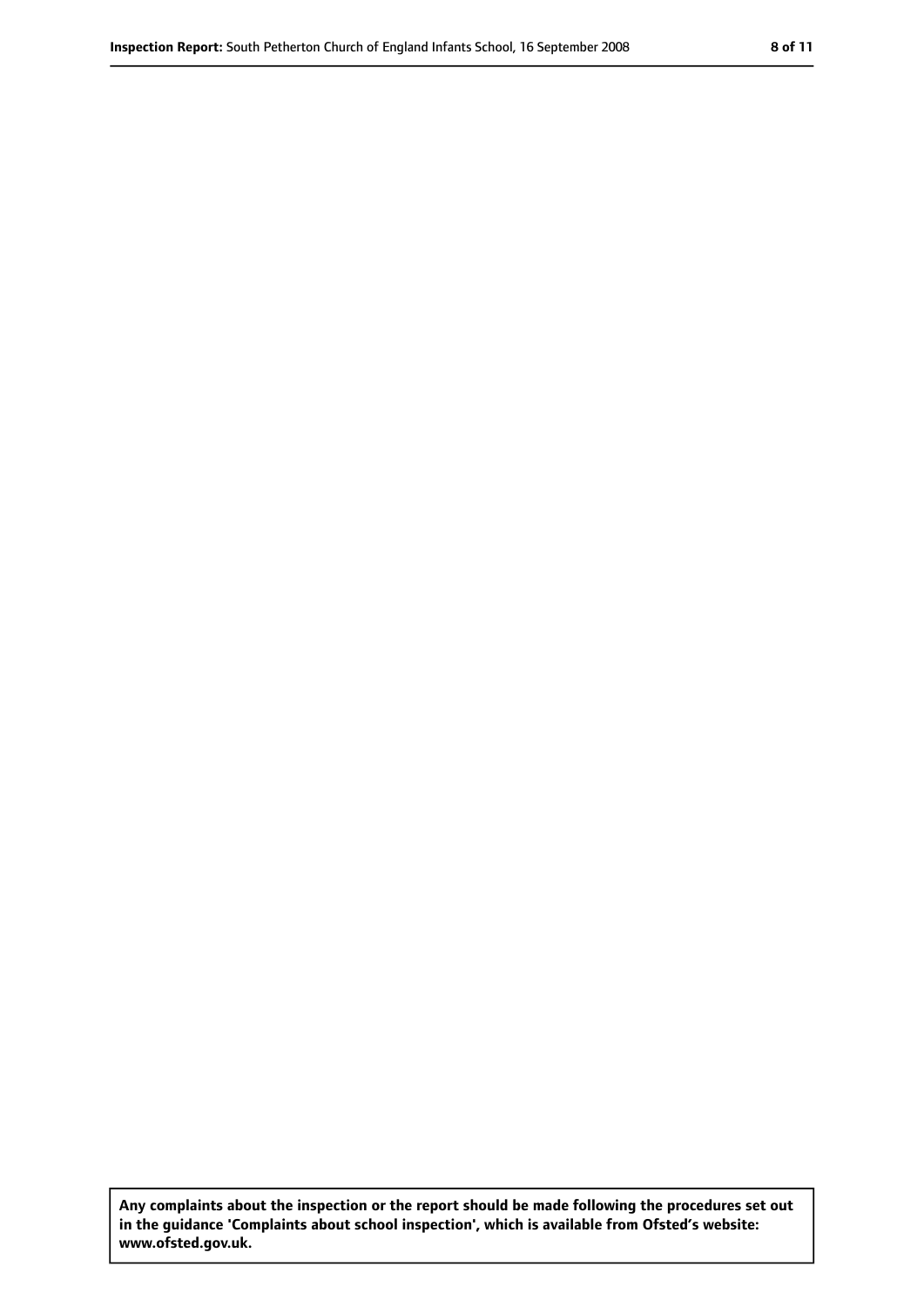# **Inspection judgements**

| \ Key to judgements: grade 1 is outstanding, grade 2 good, grade 3 satisfactory, and | <b>School</b>  |
|--------------------------------------------------------------------------------------|----------------|
| arade 4 inadequate                                                                   | <b>Overall</b> |

### **Overall effectiveness**

| How effective, efficient and inclusive is the provision of<br>education, integrated care and any extended services in meeting the<br>needs of learners? |     |
|---------------------------------------------------------------------------------------------------------------------------------------------------------|-----|
| Effective steps have been taken to promote improvement since the last<br>inspection                                                                     | Yes |
| How well does the school work in partnership with others to promote learners'<br>well being?                                                            |     |
| The capacity to make any necessary improvements                                                                                                         |     |

# **Effectiveness of the Early Years Foundation Stage**

| How effective is the provision in meeting the needs of children in the<br><b>EYFS?</b>       |  |
|----------------------------------------------------------------------------------------------|--|
| How well do children in the EYFS achieve?                                                    |  |
| How good are the overall personal development and well-being of the children<br>in the EYFS? |  |
| How effectively are children in the EYFS helped to learn and develop?                        |  |
| How effectively is the welfare of children in the EYFS promoted?                             |  |
| How effectively is provision in the EYFS led and managed?                                    |  |

### **Achievement and standards**

| How well do learners achieve?                                                                               |  |
|-------------------------------------------------------------------------------------------------------------|--|
| The standards <sup>1</sup> reached by learners                                                              |  |
| How well learners make progress, taking account of any significant variations<br>between groups of learners |  |
| How well learners with learning difficulties and/or disabilities make progress                              |  |

#### **Annex A**

<sup>&</sup>lt;sup>1</sup>Grade 1 - Exceptionally and consistently high; Grade 2 - Generally above average with none significantly below average; Grade 3 - Broadly average to below average; Grade 4 - Exceptionally low.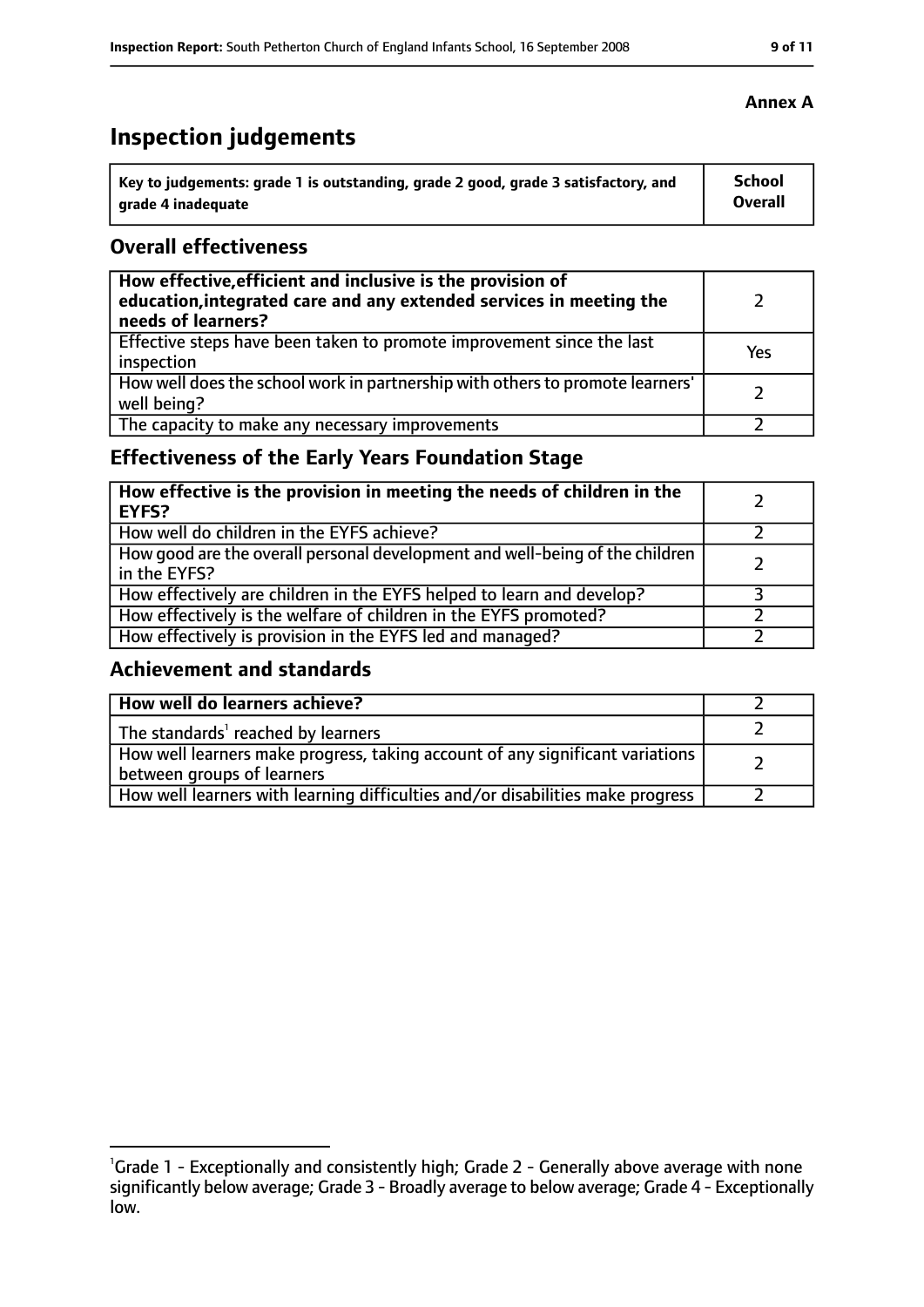# **Personal development and well-being**

| How good are the overall personal development and well-being of the<br>learners?                                 |  |
|------------------------------------------------------------------------------------------------------------------|--|
| The extent of learners' spiritual, moral, social and cultural development                                        |  |
| The extent to which learners adopt healthy lifestyles                                                            |  |
| The extent to which learners adopt safe practices                                                                |  |
| The extent to which learners enjoy their education                                                               |  |
| The attendance of learners                                                                                       |  |
| The behaviour of learners                                                                                        |  |
| The extent to which learners make a positive contribution to the community                                       |  |
| How well learners develop workplace and other skills that will contribute to<br>their future economic well-being |  |

# **The quality of provision**

| How effective are teaching and learning in meeting the full range of<br>learners' needs?              |  |
|-------------------------------------------------------------------------------------------------------|--|
| How well do the curriculum and other activities meet the range of needs and<br>interests of learners? |  |
| How well are learners cared for, quided and supported?                                                |  |

# **Leadership and management**

| How effective are leadership and management in raising achievement<br>and supporting all learners?                                              |     |
|-------------------------------------------------------------------------------------------------------------------------------------------------|-----|
| How effectively leaders and managers at all levels set clear direction leading<br>to improvement and promote high quality of care and education |     |
| How effectively leaders and managers use challenging targets to raise standards                                                                 |     |
| The effectiveness of the school's self-evaluation                                                                                               |     |
| How well equality of opportunity is promoted and discrimination eliminated                                                                      |     |
| How well does the school contribute to community cohesion?                                                                                      |     |
| How effectively and efficiently resources, including staff, are deployed to<br>achieve value for money                                          |     |
| The extent to which governors and other supervisory boards discharge their<br>responsibilities                                                  |     |
| Do procedures for safeguarding learners meet current government<br>requirements?                                                                | Yes |
| Does this school require special measures?                                                                                                      | No  |
| Does this school require a notice to improve?                                                                                                   | No  |